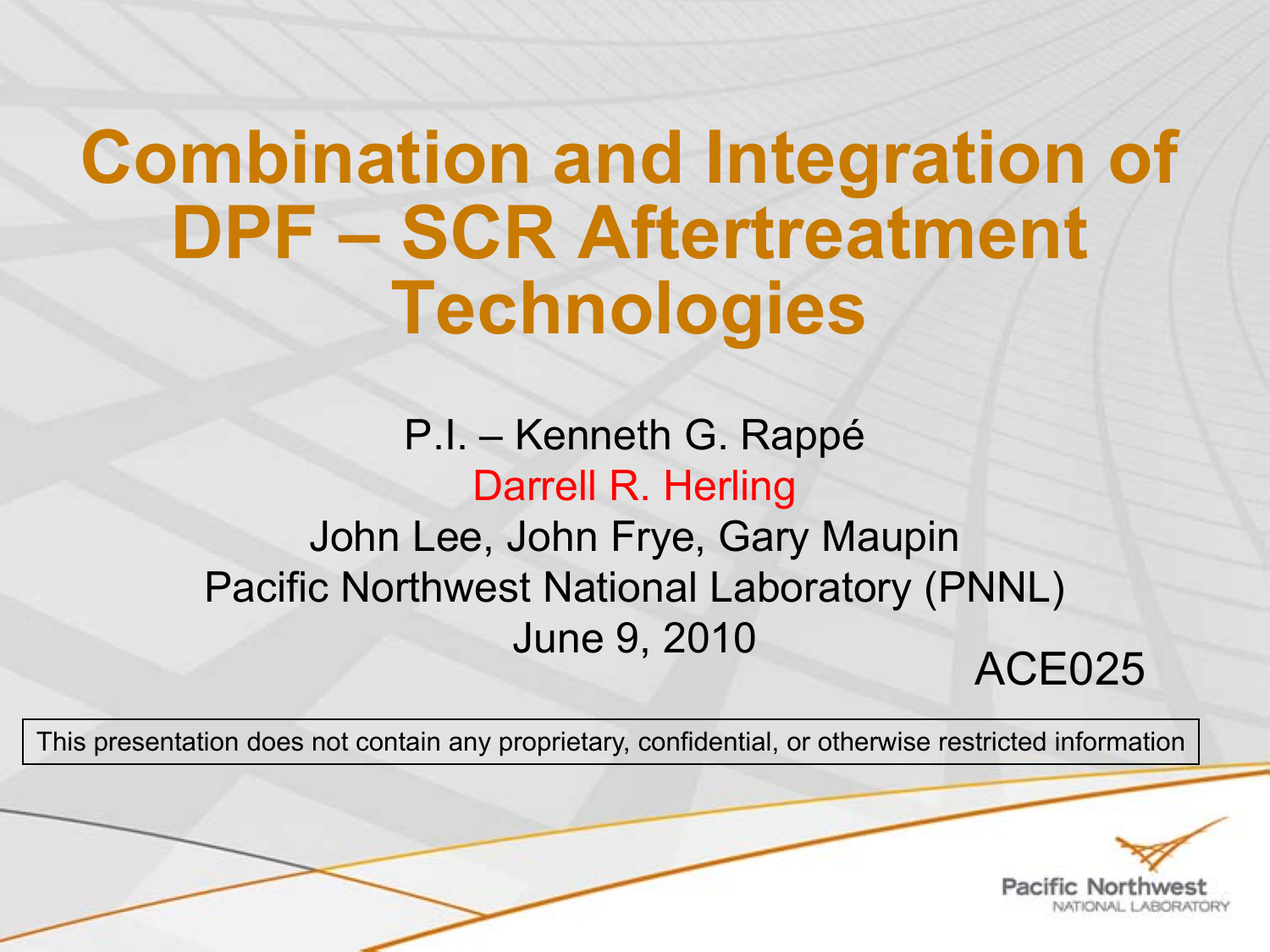## **OVERVIEW**

### **Timeline**

- $\triangleright$  Start Oct 2008
- $\blacktriangleright$  Finish Oct 2012
- **▶ 37% complete**

### **Budget**

- Total project funding
	- \$1.6M DOE share
	- \$1.6M I.K. Contractor contr.
- \$200K received in FY09
- \$400K received in FY10

### **Barriers**

- **Barriers addressed** 
	- Heavy truck thermal efficiency
	- Aftertreatment cost
	- Combined NOx and PM emissions

### **Partners**

- Primary Partner: PACCAR
	- PACCAR Technical Center
- DAF Trucks (operating as an extension of PACCAR)
	- Utrecht Univ. operating as a supportive entity to DAF
- Project Lead: PNNL

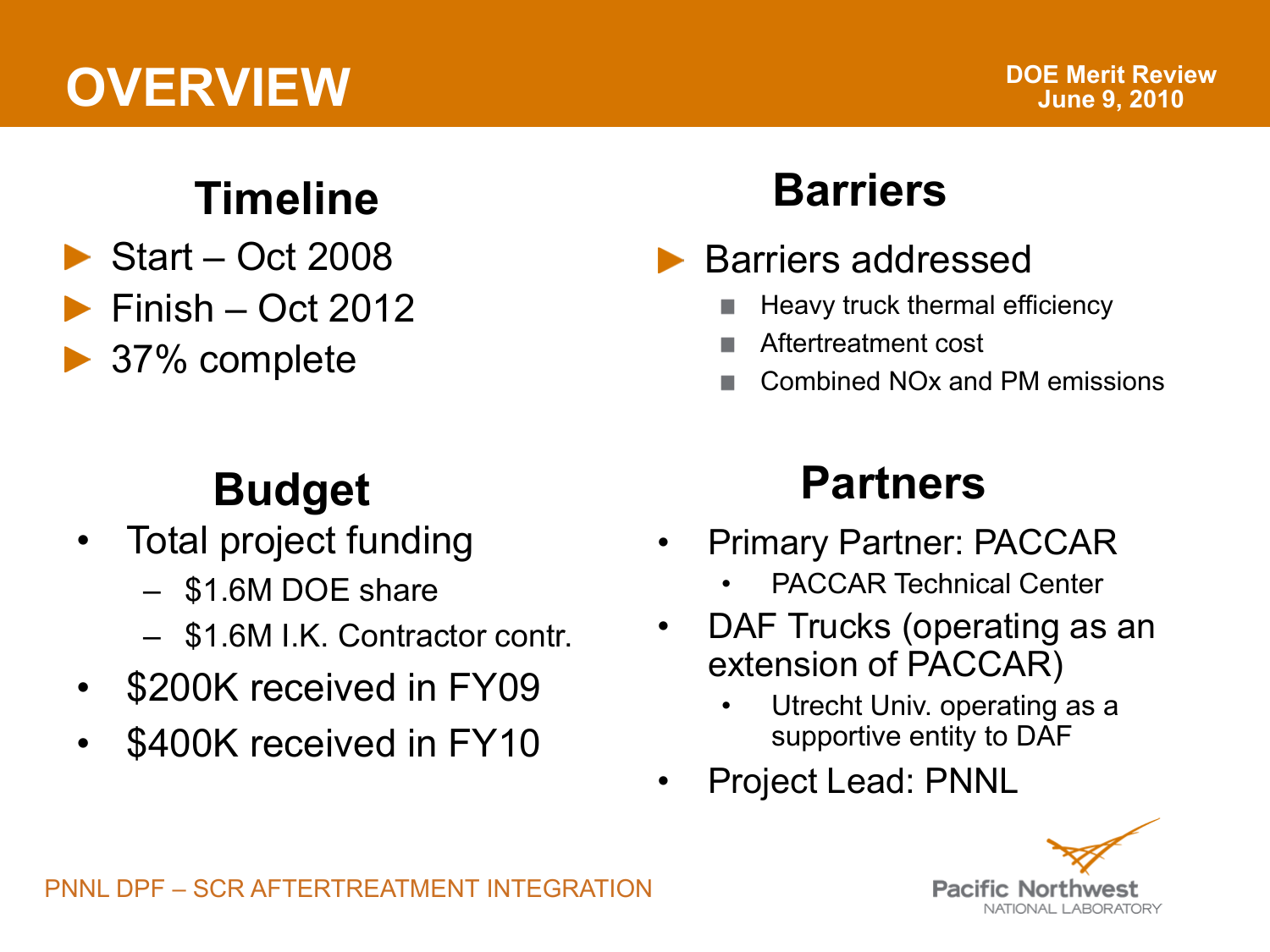## **OBJECTIVES**

### **Fundamentally understand the integration of SCR & DPF technologies to provide a pathway to the next generation of emissions control systems**

- **Probe interaction of DPF-SCR couples to better understand the** optimization of the coupled units
- Determine system limitations, define basic requirements for efficient onboard packaging and integration with engine
- Develop an understand of …
	- optimal loading of SCR catalyst for maximizing NOx reduction while maintaining acceptable ∆P and filtration performance.
	- proper thermal management of the system for regenerating the DPF without negative impacts on the SCR catalyst.
	- SCR aging, including effect of ...
		- **.** locally higher temperatures of soot combustion.
		- active site blockage.
		- zeolite structure integrity.
		- metal migration.

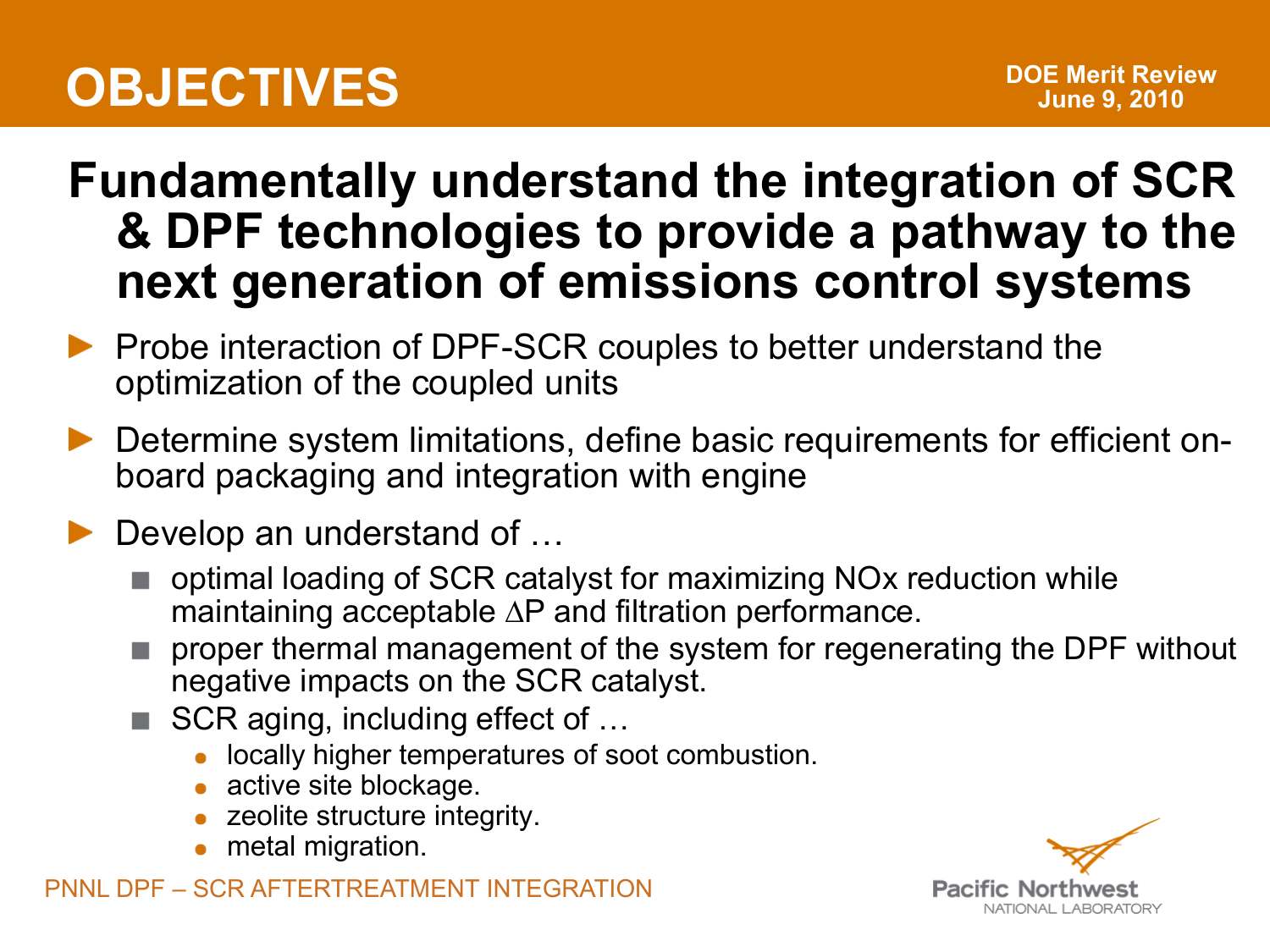- $\blacktriangleright$  Identify approach to system integration, metrics by which success will be gauged (4 mo.) – complete
- ▶ Develop technique for integration of SCR active phase into wall-flow configuration – complete
- ▶ Demonstrate integrated DPF/SCR on 2 cm dia. wall-flow filter with synthetic diesel exhaust stream (15 mo.) – challenges with SCR active phase
- ▶ Demonstrate integrated DPF/SCR on 2 cm dia. elevated porosity filter (19 mo.) – challenges with SCR active phase
- **Prepare integrated DPF/SCR on 15 cm dia. filter (30 mo.)**
- Discussions with manufacturer on pathway to fabricate integrated DPF/SCR for vehicle demonstration (33 mo.)
- ▶ Demonstrate integrated DPF/SCR on 15 cm dia. wall-flow filter on diesel engine slip stream (39 mo.)

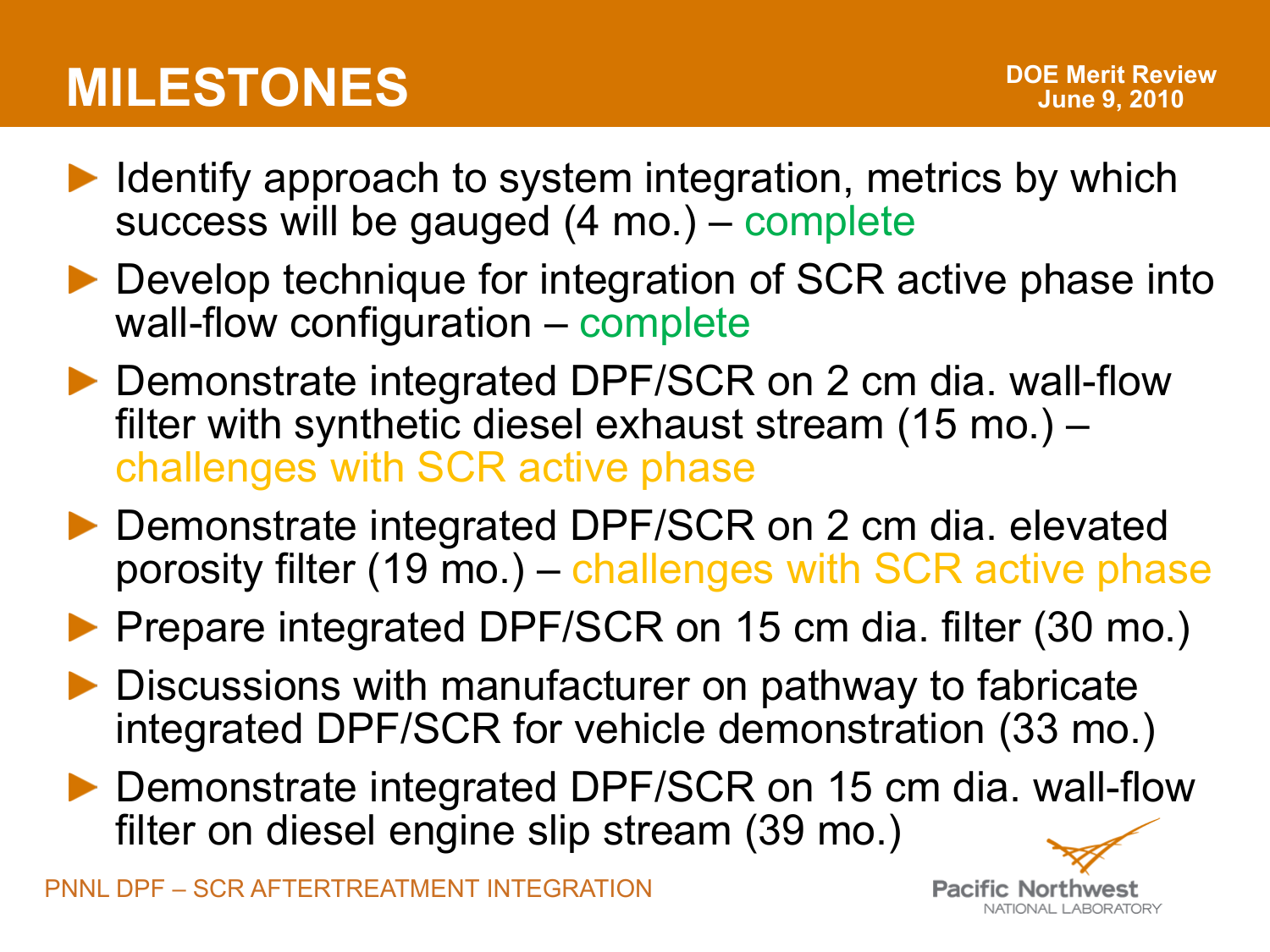### **APPROACH/STRATEGY**

#### **Flow restriction concerns**

- ∆P: SCR/DPF > SCR + cDPF
- Back pressure dependant on filter type & washcoat loading
- Focus on different filter substrates & SCR washcoat loadings to maximize NOx reduction performance & minimize flow restriction
- ▶ Optimal SCR catalyst loading
	- Versus effect on permeability and DPF filtration performance
- **Thermal management** 
	- Minimizing impact on SCR catalyst
- ▶ Evaluation SCR catalyst impact via detailed system interrogations (Utrecht)
- ▶ Address NOx conversion with accumulated soot
	- Active site blockage, soot-combustion facilitated thermal aging, etc.

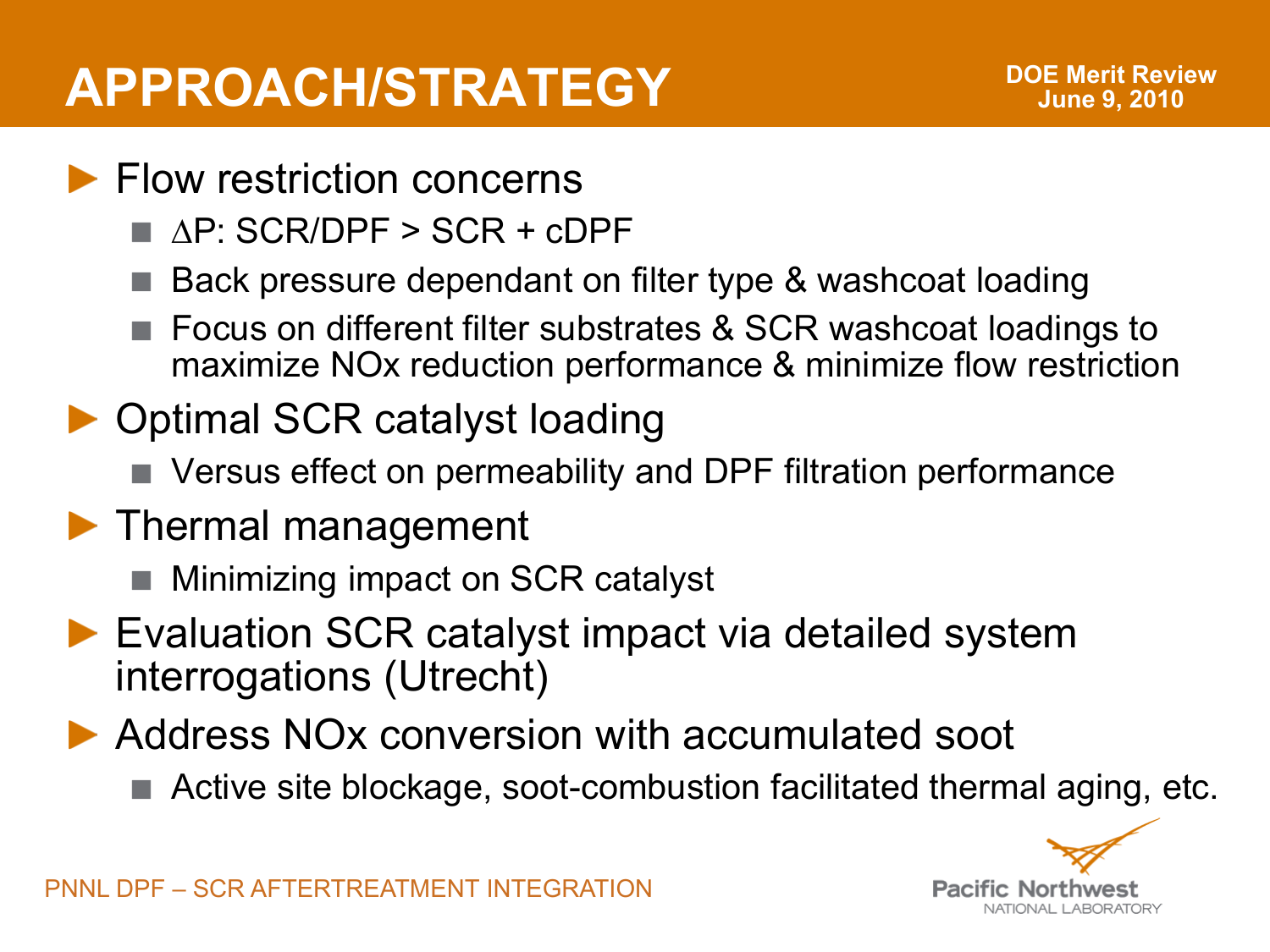#### **Detailed filter substrate evaluation**

- Cordierite, SiC,  $\mathsf{Al}_2\mathsf{TiO}_5$ , ACM, SiN
- $\blacktriangleright$  Key attributes for integrated system
	- Pore characteristics: open, uniform structure w/ good mech. strength
	- Thermal conductivity, heat capacity

### ▶ Cordierite – primary

- Fast warm-up
- Lower melting point
- Less controlled pore structure
- ▶ Silicon Carbide (SiC) secondary
	- Increased cost (low TSP mitigated by segmentation)
	- Higher heat capacity (higher soot loading, longer warm-up)
	- Higher thermal conductivity (better SCR protection?)
	- Favorable uniform & open pore network

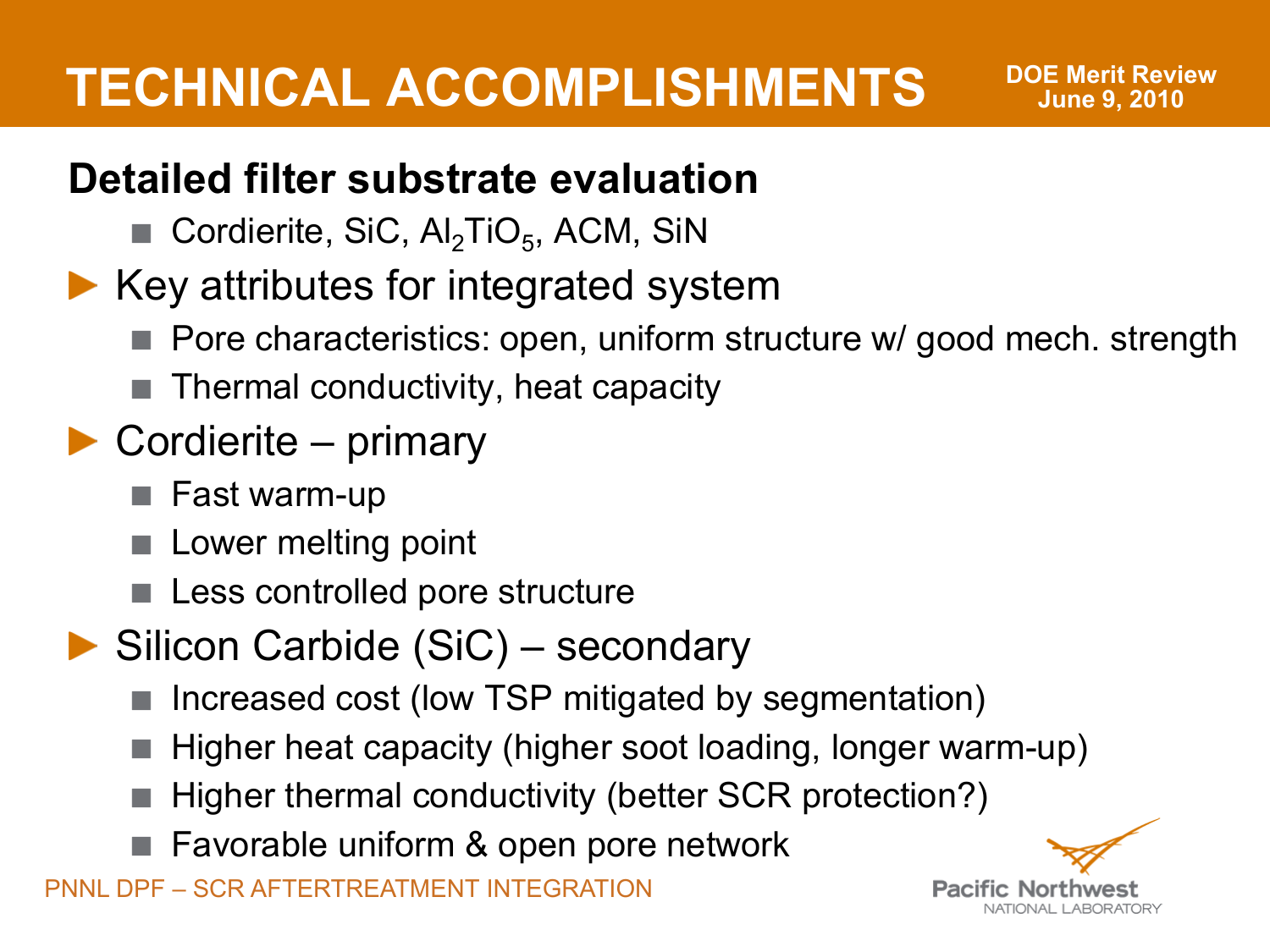- Sample core testing capability
	- For evaluating sample core performance
		- integrated system performance
		- activity regeneration activity
	- Regeneration strategy development/evaluation







**Pacific Northwest** NATIONAL LABORATORY

**DOE Merit Review June 9, 2010**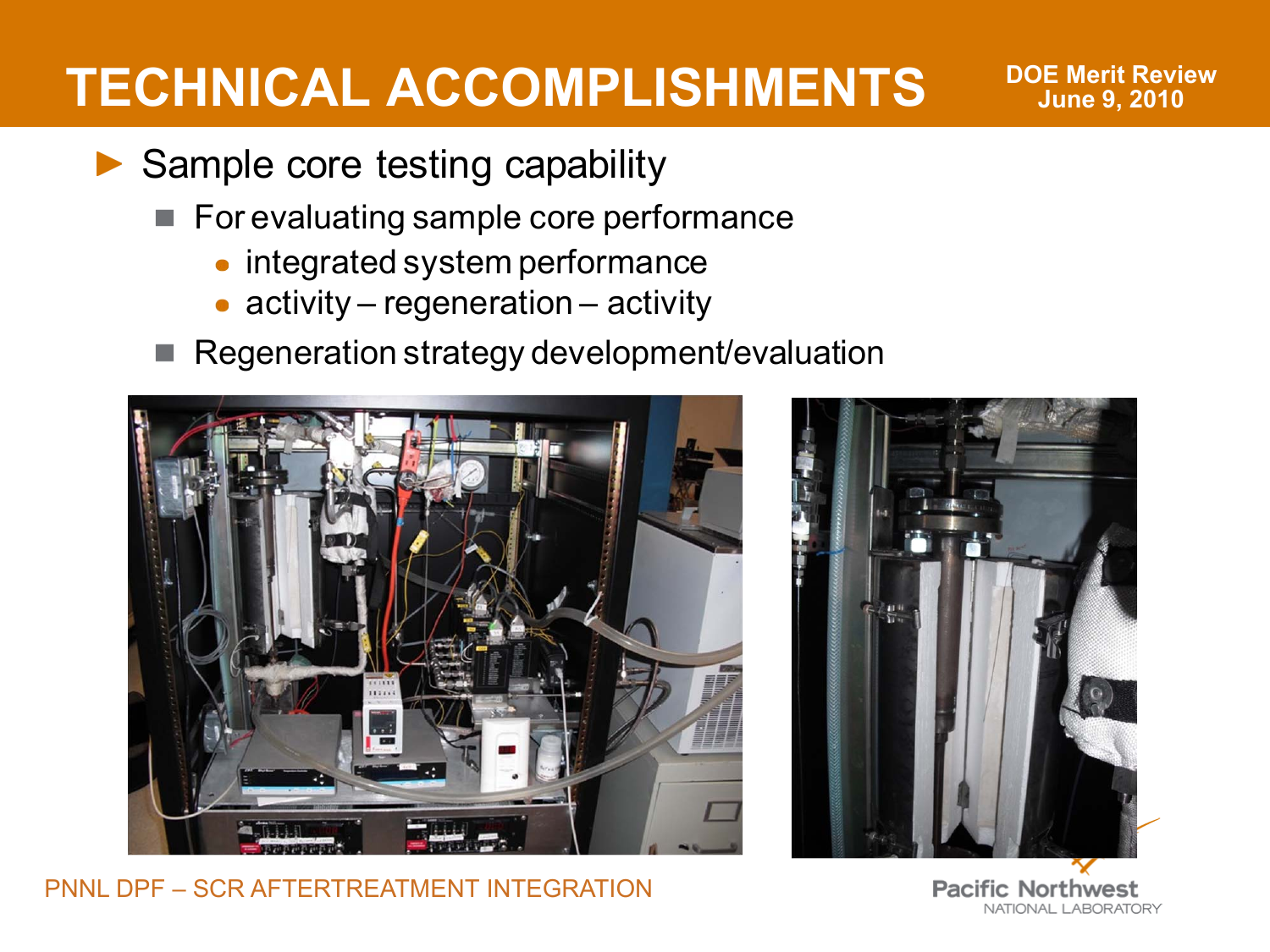**DOE Merit Review June 9, 2010**

#### **Sample Soot Loading**

#### ▶ Loading filters with 2003 VW Jetta exhaust

- ▶ Loading based on AVL 415 Smoke Meter measurements
	- Targeting engine condition producing  $\sim$ 12 mg/m<sup>3</sup>
	- Good reproducibility



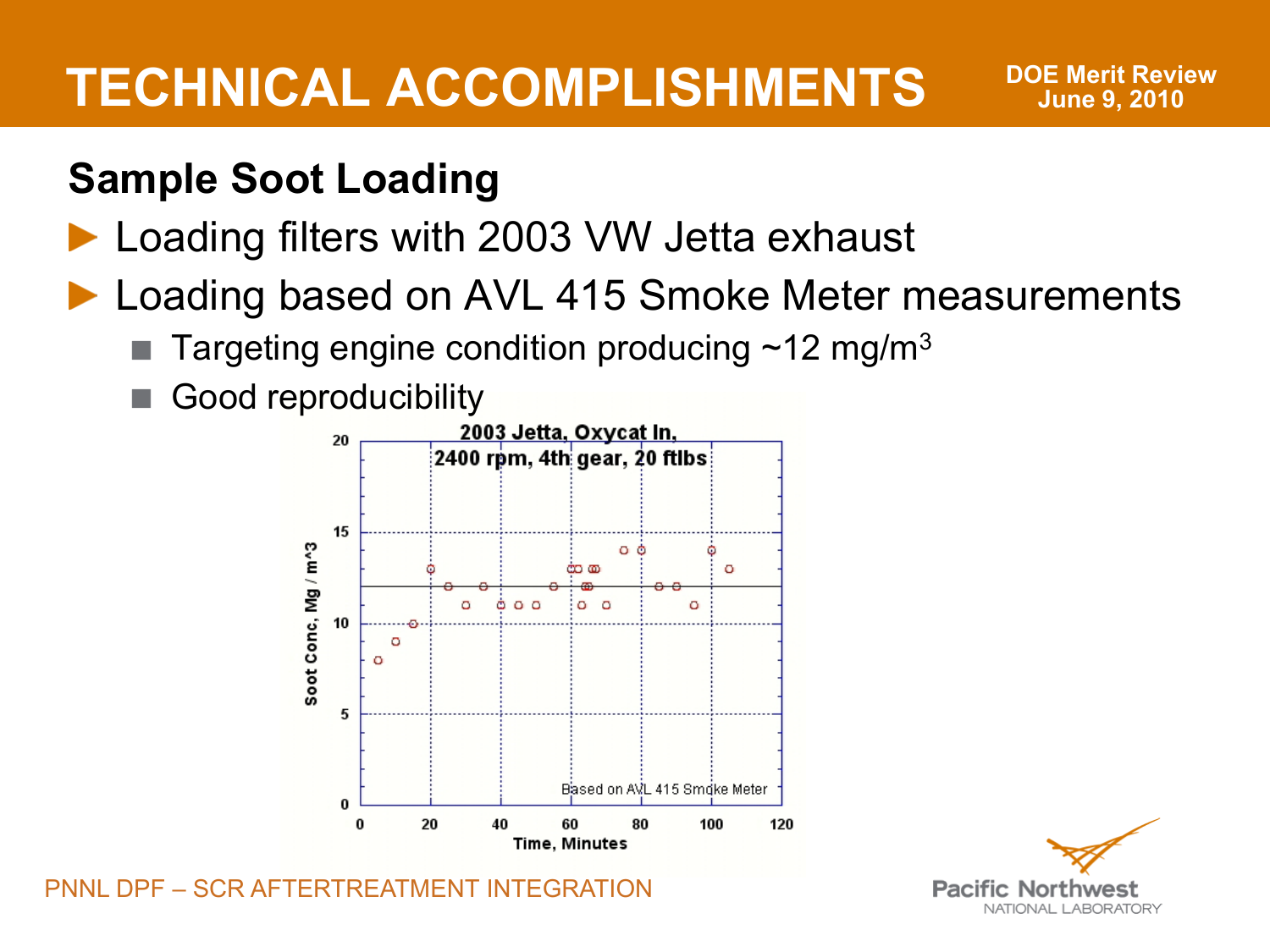**DOE Merit Review June 9, 2010**

#### **Sample Core Preparation**

- ▶ Sample cores prepared for coating & lab reactor testing
- ▶ Coating efforts guided by back-pressure measurements
	- Washcoat and measure ∆P increase





PNNL DPF – SCR AFTERTREATMENT INTEGRATION

**Pacific No** NATIONAL LABORATORY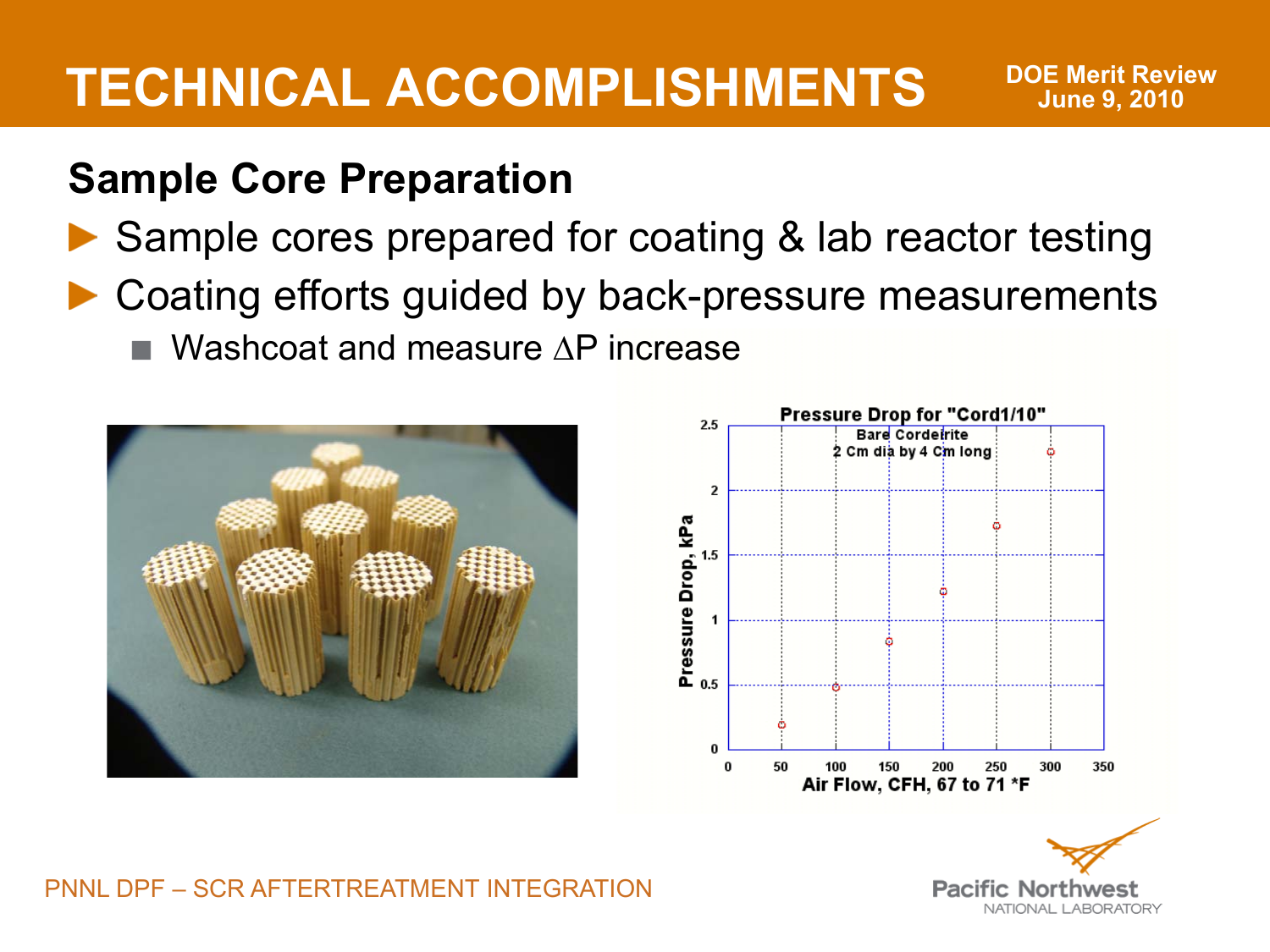**DOE Merit Review June 9, 2010**

#### **Washcoating Plan**

#### ▶ Sample preparation method development

- Highly iterative coating process (pull-blow-dry-measure)
- ▶ Vacuum suction method



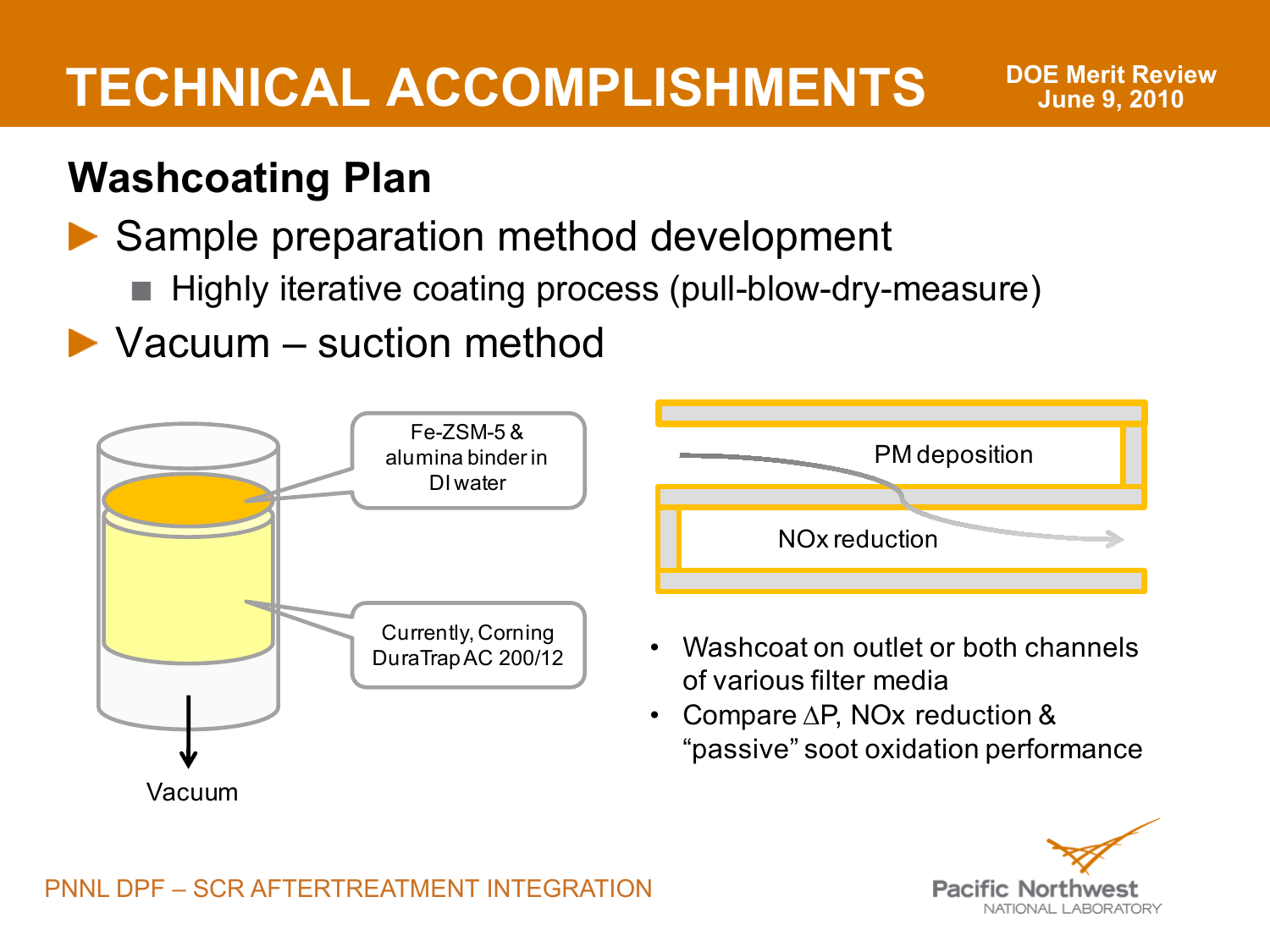**DOE Merit Review June 9, 2010**

#### **Filter Core Coating – blank zeolite**





- 12 wt % solids slurry
	- Coating one side 5.73 wt% loading 32 g/L catalyst incorporated
	- Coating both sides 10.24 wt% loading 60 g/L catalyst incorporated
- 5 wt % solids slurry
	- Coating both sides 5.51 wt% loading 31 g/L catalyst incorporated

**Method adjustment → improved filter permeability**

**Pacific Nor** NATIONAL LABORATORY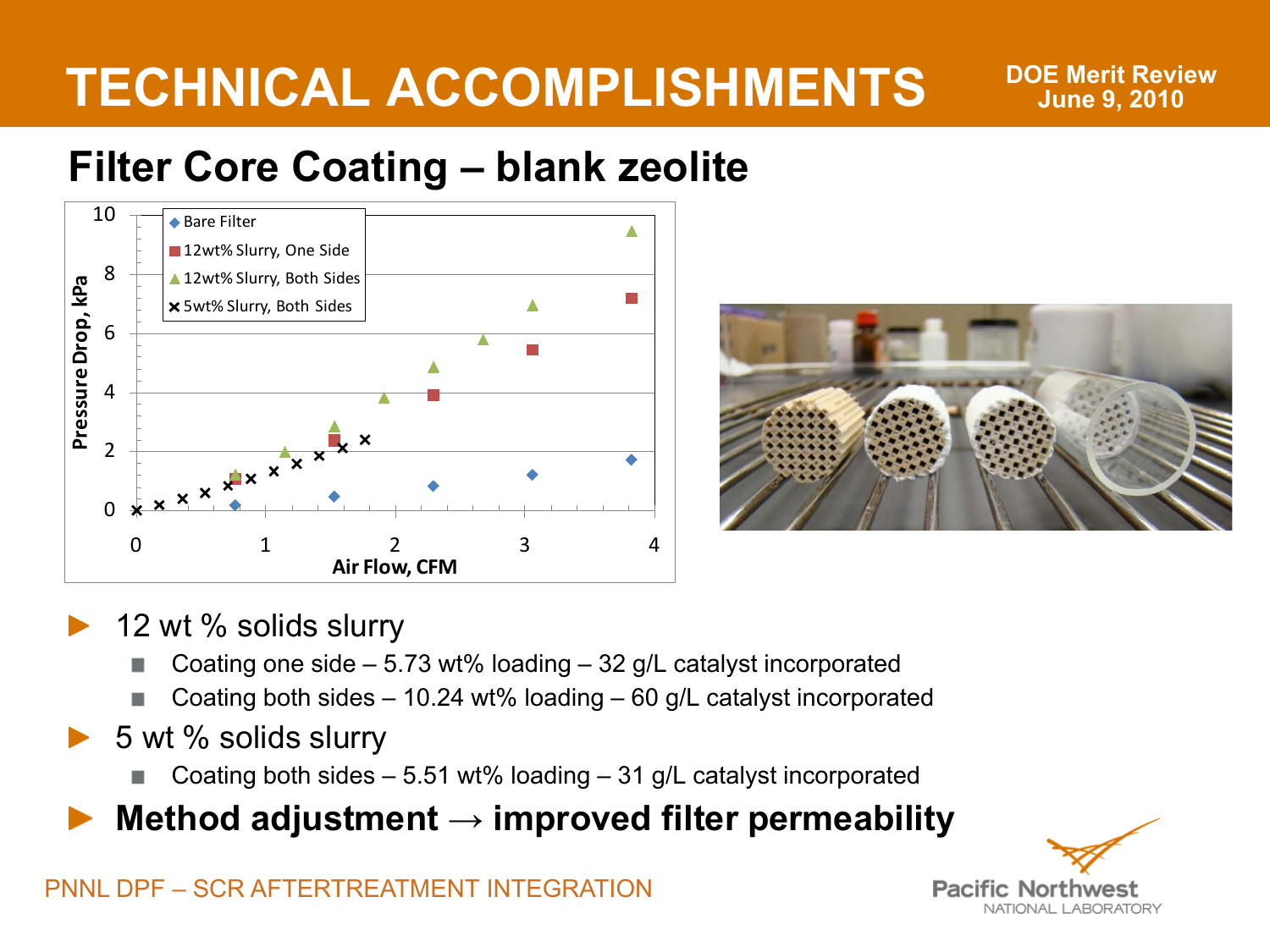#### **Filter Pressure Drop Scaling**

- $\Delta P = \Delta P_{\text{filter wall}} + \Delta P_{\text{soot layer}} + \Delta P_{\text{inlet/outlet channel}} + \Delta P_{\text{entrance/exit}}$ 
	- **Clean filter:**  $\Delta P_{\text{soot layer}} = 0$
	- $\blacksquare$   $\Delta P_{entrance/exit}$  typically  $O(10^{-2}-10^{-3})$ ; can be neglected with minimal consequence
	- $\blacksquare$   $\Delta P_{\text{inlet/outlet}}$  a function of filter characteristics and exhaust gas conditions; unaffected by filter wall conditions
	- $\blacksquare$   $\Delta P_{\text{filter wall}}$  a function of filter wall permeability,  $k_0$

#### **Approach to scaling pressure drop**

- Catalyst wash coat  $\rightarrow$  decreased permeability  $(k_0)$  through filter wall
- $\blacktriangleright$  Full-size filter pressure drop predicted via quantitatively determining the effect of the catalyst wash coat on the filter wall permeability

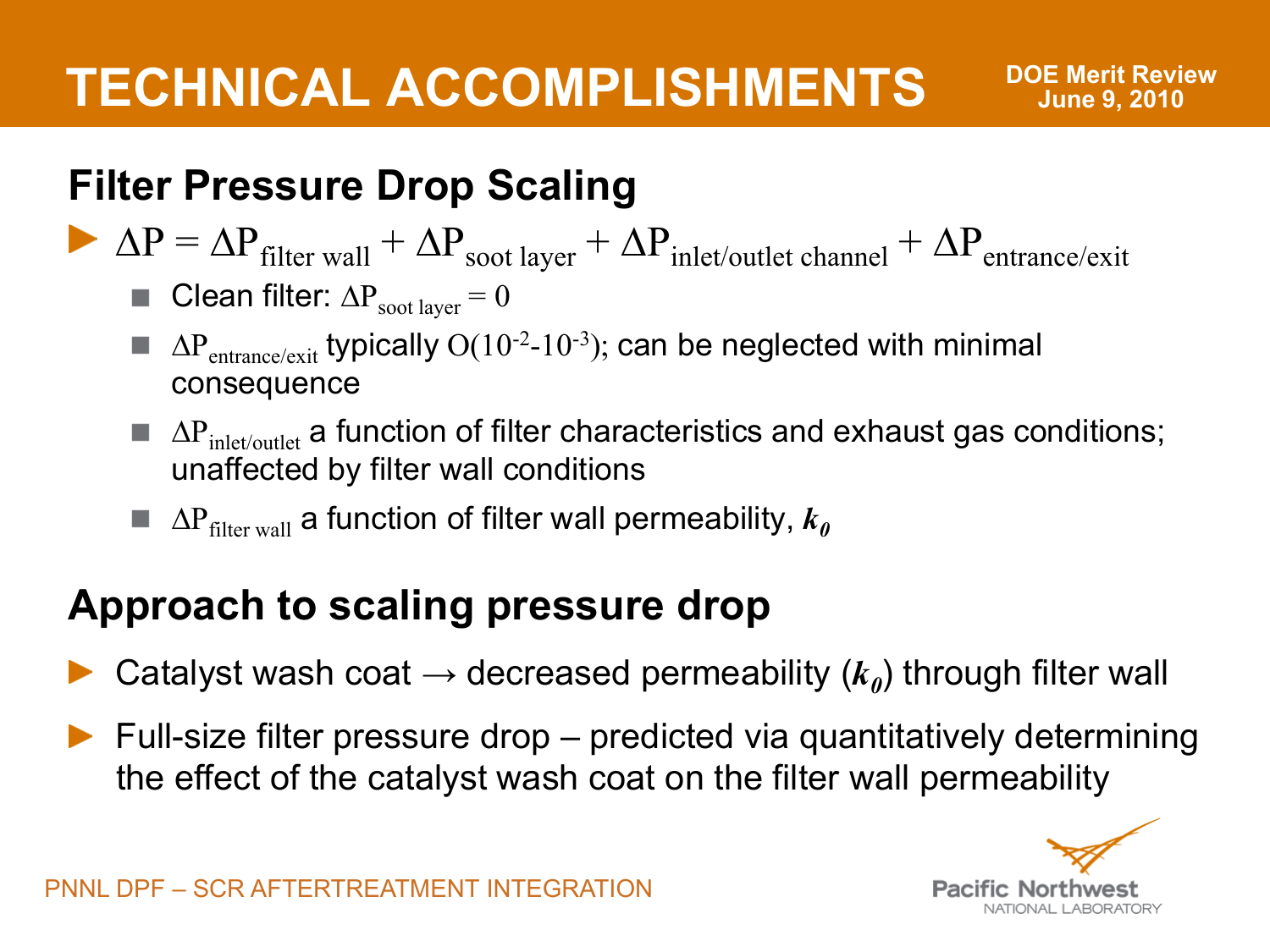#### **Filter Pressure Drop Scaling – 900 SCFM, 450°C**



**Filter wall permeability,**  $k_0$  (200 cpsi, 12 mil wall)

- $\blacksquare$   $\sim$  5.3x10<sup>-13</sup>  $m^2$  for a typical fresh cordierite filter (~48% porosity)
	- Filter wall  $\Delta P = 1.13$  kPa<br>
	Inlet/outlet channel effects  $\Delta P = 4.17$  kPa
		- Inlet/outlet channel effects  $-$
	- $\sim$ 1.56x10<sup>-13</sup> m<sup>2</sup> for 12wt% slurry coating (60 g/L catalyst loading)
		- Filter wall  $\Delta P = 3.83$  kPa<br>• Inlet/outlet channel effects  $\Delta P = 4.17$  kPa
		- Inlet/outlet channel effects –

**Pacific Nor** NATIONAL LARORATORY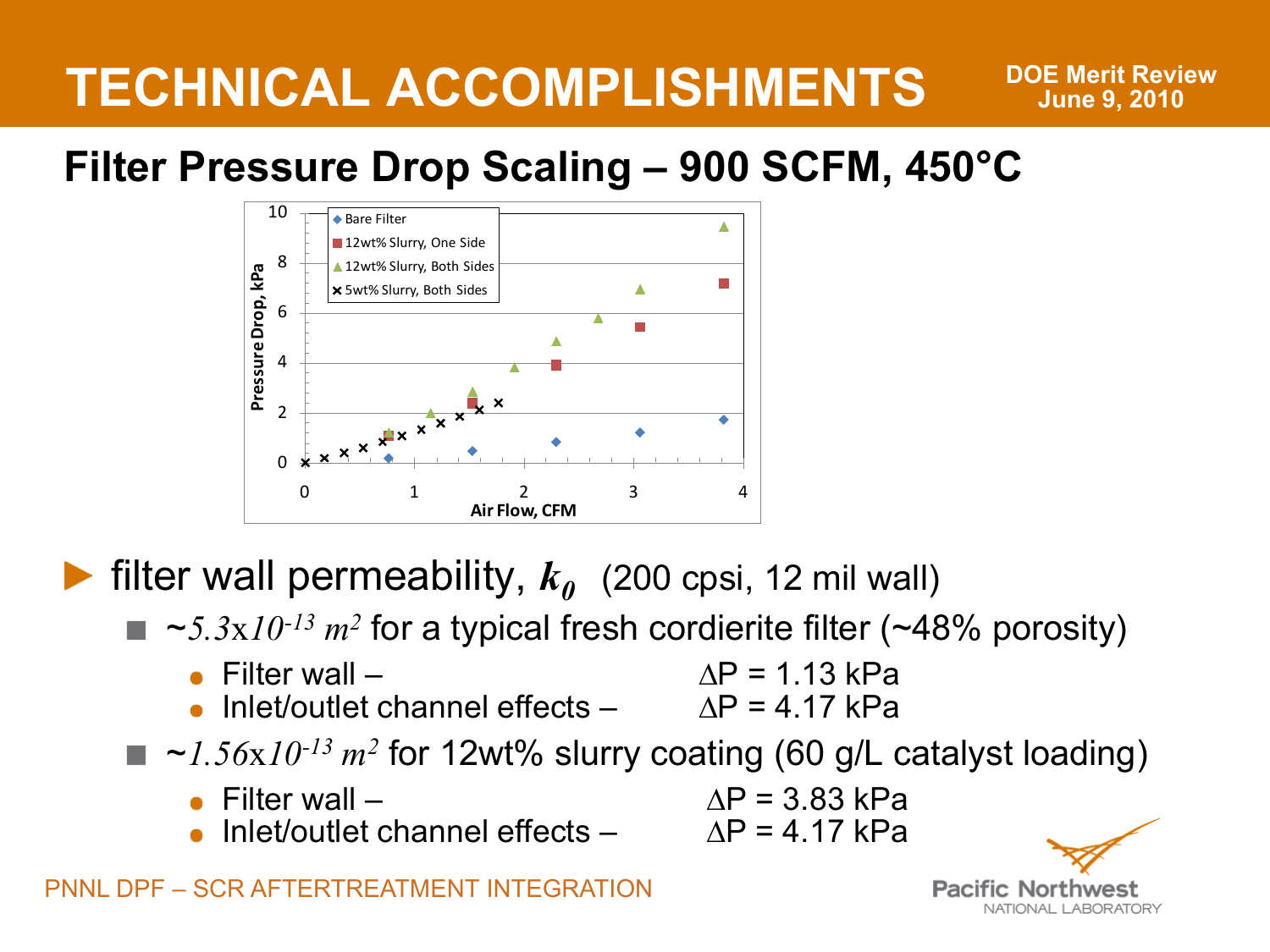## **COLLABORATIONS**

### **D** University of Utrecht

In-situ examinations, active site analysis, system aging analysis





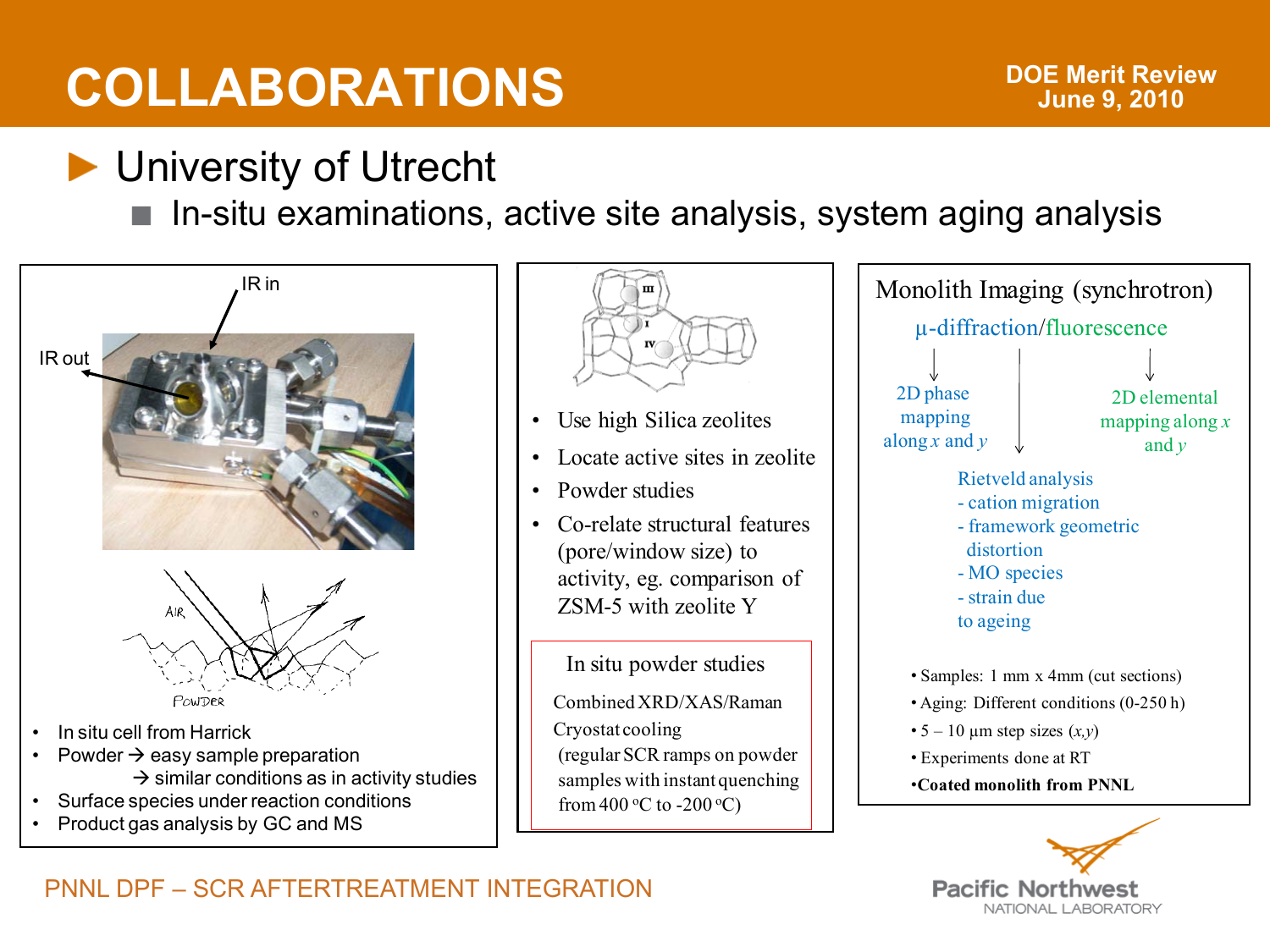## **FUTURE WORK (short term)**

**Pacific Northwest** 

NATIONAL LARORATORY

- Method development with SCR active phase
	- Employing 200 cpsi, 12 mil wall cordierite DPF
	- Efforts guided by ∆P measurements, sample mass increase
	- Testing of samples to include
		- SCR performance (fresh)
		- DP, activity versus soot loading
		- Regeneration investigations (active & passive)
		- Hydrothermal aging, SCR performance
- Method development with elevated porosity DPF

### **▶ SCR active phase**

- Preference is to use vendor-supplied commercial catalyst
- To date, significant challenges in acquisition has slowed program progress substantially
- Currently attempting to move forward with internal formulation